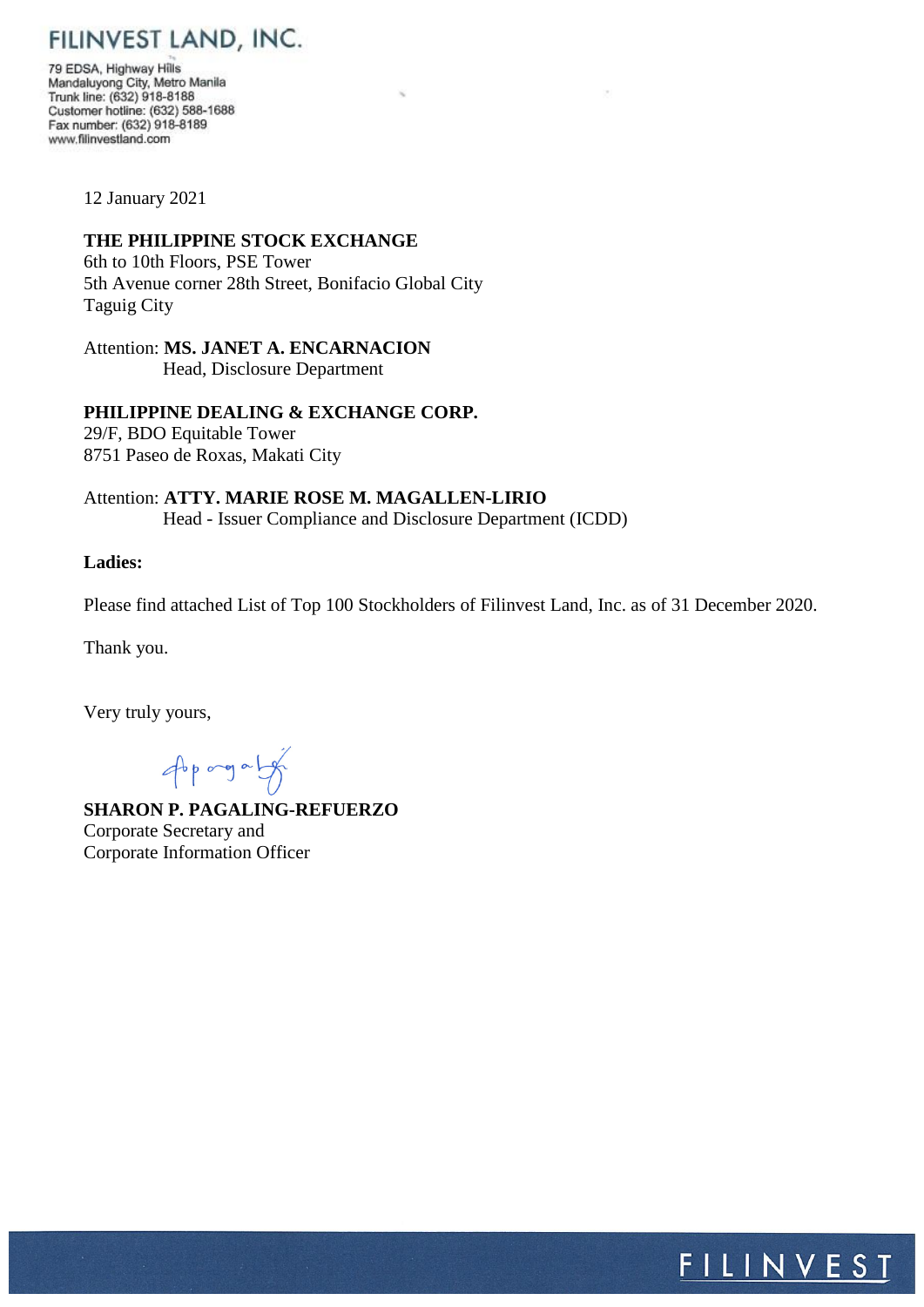#### **FILINVEST LAND INC. TOP 100 AS OF DECEMBER 31, 2020**

| Rank | <b>Last Name</b>                                      | <b>First Name</b>           | Middle Name      | Shares (Sum)   | Percentage |
|------|-------------------------------------------------------|-----------------------------|------------------|----------------|------------|
|      | 1 FILINVEST DEVELOPMENT CORPORATION                   |                             |                  | 15,681,457,022 | 64.67%     |
|      | 2 PCD NOMINEE CORPORATION (FILIPINO)                  |                             |                  | 4,489,721,425  | 18.51%     |
|      | 3 PCD NOMINEE CORPORATION (NON-FILIPINO)              |                             |                  | 3,758,660,590  | 15.50%     |
|      | 4 PHILIPPINES INTERNATIONAL LIFE INSURANCE CO. INC."  |                             |                  |                | 0.25%      |
|      |                                                       |                             |                  | 60,000,000     |            |
|      | 5 F.YAP SECURITIES INC.                               |                             |                  | 32,000,000     | 0.13%      |
|      | 6 GOTIANUN                                            | MICHAEL                     |                  | 11,235,913     | 0.05%      |
|      | 7 LUCIO W YAN &/OR CLARA Y YAN                        |                             |                  | 10,687,500     | 0.04%      |
|      | 8 JOSEPH M YAP &/OR JOSEPHINE G YAP                   |                             |                  | 7,694,843      | 0.03%      |
|      | 9 YAP                                                 | <b>JOSEPH</b>               | M                | 6,444,115      | 0.03%      |
|      | 10 EXECUTIVE OPTICAL INC.""                           |                             |                  | 5,040,647      | 0.02%      |
|      | 11 CO                                                 | <b>JONATHAN</b>             | DEE              | 5,000,000      | 0.02%      |
|      | 12 BOSCH                                              | R                           | MAGDALENA        | 4,877,928      | 0.02%      |
|      | 13 FERNANDEZ                                          | VERONICA                    |                  | 4,064,940      | 0.02%      |
|      | 14 FERNANDEZ                                          |                             | P                |                |            |
|      |                                                       | <b>ENRIQUE</b>              |                  | 4,064,940      | 0.02%      |
|      | 15 FERNANDEZ                                          | LUIS RODRIGO                | P                | 4,064,940      | 0.02%      |
|      | 16 FERNANDEZ                                          | LUIS                        |                  | 4,064,940      | 0.02%      |
|      | 17 TEAM GLADIOLA INC.""                               |                             |                  | 3,828,000      | 0.02%      |
|      | 18 BENEDICTO                                          | <b>EMILY</b>                |                  | 3,468,750      | 0.01%      |
|      | 19 FERNANDEZ                                          | <b>MARCO VICENTE</b>        | PEREZ            | 3,251,952      | 0.01%      |
|      | 20 FERNANDEZ                                          | CARLO BERNARDO              | PEREZ            | 3,251,952      | 0.01%      |
|      |                                                       |                             |                  |                |            |
|      | 21 FILINVEST CAPITAL INC.                             |                             |                  | 2,890,625      | 0.01%      |
|      | 22 YAN                                                | LUCIO                       |                  | 2,890,625      | 0.01%      |
|      | 23 CASTANEDA                                          | <b>ISA ANGELA</b>           | F.               | 2,750,858      | 0.01%      |
|      | 24 CYGNET DEVELOPMENT CORPORATION                     |                             |                  | 2,457,812      | 0.01%      |
|      | 25 GUO YU CHEN                                        |                             |                  | 2,187,500      | 0.01%      |
|      | 26 SY                                                 | <b>MARC ASHLEY</b>          | C.               | 2,000,000      | 0.01%      |
|      | 27 TE                                                 | <b>GILLIAN CINDY</b>        | T.               | 2,000,000      | 0.01%      |
|      |                                                       |                             |                  |                |            |
|      | 28 ONG                                                | <b>ROBERT</b>               |                  | 1,553,888      | 0.01%      |
|      | 29 GAW                                                | LETINA                      |                  | 1,445,312      | 0.01%      |
|      | 30 CASTANEDA                                          | <b>IRMA</b>                 |                  | 1,319,648      | 0.01%      |
|      | 31 MONDALIA INC                                       |                             |                  | 1,292,647      | 0.01%      |
|      | 32 ALBARRACIN                                         | TRINIDAD &/OR MAGDALENO JR. |                  | 1,220,000      | 0.01%      |
|      | 33 HENRY LEE JR AND/OR ELENA LEE""                    |                             |                  | 1,187,521      | 0.00%      |
|      | 34 TAN BIN YAM &/OR CARINA C. TITTERINGTON            |                             |                  | 1,177,928      | 0.00%      |
|      |                                                       |                             |                  |                |            |
|      | 35 BENEDICTO                                          | <b>FRANCISCO</b>            |                  | 1,011,718      | 0.00%      |
|      | 36 MARC ASHLEY C.SY AND OR TIFFANY GRACE T.SY         |                             |                  | 1,000,000      | 0.00%      |
|      | 37 EDAN CORPORATION                                   |                             |                  | 985,881        | 0.00%      |
|      | 38 CHAN                                               | KENNETH                     | Υ.               | 912,500        | 0.00%      |
|      | 39 TANJANGCO                                          | <b>ANTONIO</b>              | S.               | 894,285        | 0.00%      |
|      | 40 SMS DEVELOPMENT CORPORATION                        |                             |                  | 867,187        | 0.00%      |
|      | 41 MOTORTRADE NATIONWIDE CORPORATION                  |                             |                  | 867,187        | 0.00%      |
|      |                                                       |                             |                  |                |            |
|      | 42 AMADO P. LIM &/OR HEIDE N. DY                      |                             |                  | 867,187        | 0.00%      |
|      | 43 LUIS L FERNANDEZ OR VERONICA P FERNANDEZ ITF CARLO |                             |                  | 812,988        | 0.00%      |
|      | 44 LUIS L FERNANDEZ OR VERONICA P FERNANDEZ ITF MARO  |                             |                  | 812,988        | 0.00%      |
|      | 45 FEDERAL HOMES INC                                  |                             |                  | 731,688        | 0.00%      |
|      | 46 CHOA                                               | <b>VICTORIA</b>             | К.               | 730,000        | 0.00%      |
|      | 47 LIM                                                | LILIAN                      | SO               | 693,966        | 0.00%      |
|      | 48 VITAL VENTURES MANAGEMENT CORPORATION              |                             |                  | 682,911        | 0.00%      |
|      |                                                       |                             |                  |                |            |
|      | 49 LIM                                                | <b>EDWIN</b>                | B                | 650,390        | 0.00%      |
|      | 50 CHING TIONG KENG                                   |                             |                  | 637,382        | 0.00%      |
|      | 51 CHAM TENG HUI                                      |                             |                  | 630,000        | 0.00%      |
|      | <b>52 LIM</b>                                         | <b>LESTER CHEE</b>          | <b>KEONG</b>     | 578,125        | 0.00%      |
|      | 53 TACUB                                              | <b>ATTY PACIFICO</b>        | B                | 570,646        | 0.00%      |
|      | 54 ONGLATCO                                           | <b>EDUARDO</b>              |                  | 566,941        | 0.00%      |
|      | 55 COSTA                                              | AIDA                        |                  | 539,278        | 0.00%      |
|      | 56 PAN-ASIA SECURITIES CORP                           |                             |                  | 531,250        | 0.00%      |
|      |                                                       |                             |                  |                |            |
|      | 57 MAJOGRAJO DEVELOPMENT CORPORATION                  |                             |                  | 525,195        | 0.00%      |
|      | 58 DEL ROSARIO                                        | VICTOR                      |                  | 507,303        | 0.00%      |
|      | 59 OSONG DEVELOPMENT ENTERPRISES INC                  |                             |                  | 498,632        | 0.00%      |
|      | 60 KWONG                                              | WILLIAM                     |                  | 471,532        | 0.00%      |
|      | 61 CHING                                              | <b>EMILIO</b>               |                  | 468,113        | 0.00%      |
|      | 62 PADILLA                                            | CARMEN                      | Α.               | 465,390        | 0.00%      |
|      | 63 ORDOVEZA                                           | ANA MARIA                   | G                | 463,401        | 0.00%      |
|      |                                                       |                             |                  |                |            |
|      | 64 UY                                                 | <b>MARIA CHARITO</b>        | <b>BONIFACIO</b> | 434,180        | 0.00%      |
|      | 65 TACUB                                              | <b>PACIFICO</b>             | В.               | 429,500        | 0.00%      |
|      | 66 CBNA MLA OBO A/C 6011800001                        |                             |                  | 418,250        | 0.00%      |
|      | 67 KENG                                               | ONG                         | <b>TOK</b>       | 415,625        | 0.00%      |
|      | 68 GOTIANUN JR.                                       | ANDREW                      | Т.               | 406,586        | 0.00%      |
|      | 69 MAGNO JR                                           | JOSE                        | P                | 406,493        | 0.00%      |
|      | <b>70 TEE</b>                                         | <b>NELSON WALTER</b>        | DEL MAR          | 406,493        | 0.00%      |
|      | 71 DEZA JR                                            | <b>INOCENCIO</b>            | В                | 406,493        | 0.00%      |
|      |                                                       |                             |                  |                |            |
|      | <b>72 LIM</b>                                         | EDWIN                       |                  | 406,493        | 0.00%      |
|      | 73 CHUA SR.                                           | CONRADO                     | S.               | 393,125        | 0.00%      |
|      | 74 CHAN                                               | <b>FRANKLIN</b>             |                  | 372,166        | 0.00%      |
|      | 75 MARGINVILLE DEV CORP                               |                             |                  | 370,363        | 0.00%      |
|      | 76 LAUREL                                             | <b>FRANCISCO</b>            | TIU              | 351,210        | 0.00%      |
|      | 77 TAN                                                | <b>REMEDIOS</b>             | TIU              | 350,000        | 0.00%      |
|      |                                                       |                             |                  |                |            |
|      | <b>78 DY</b>                                          | ANGEL                       | S.               | 346,875        | 0.00%      |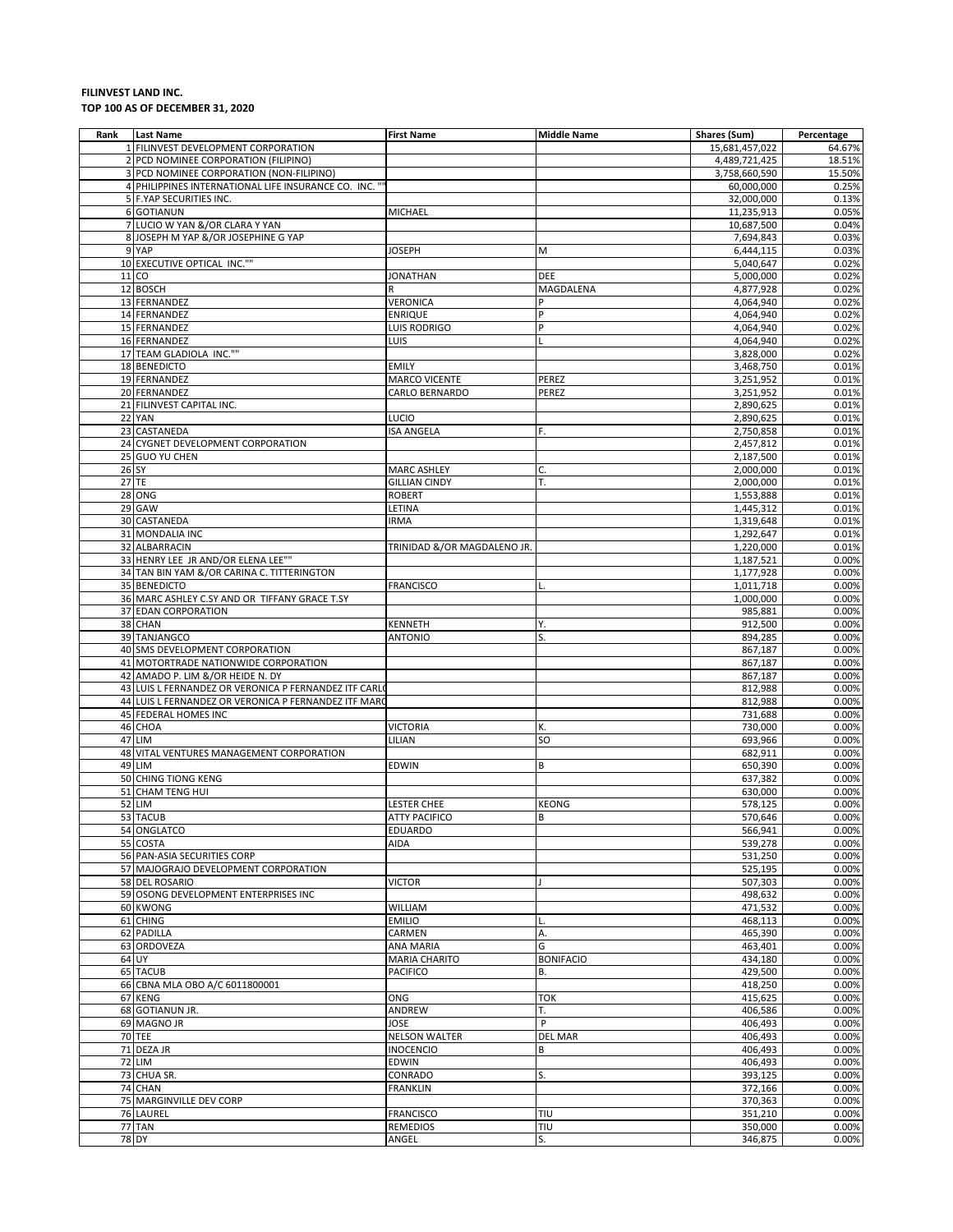| 79 NG                                             | <b>JOSEPH</b>     | <b>HENRY</b>   | 345,652 | 0.00% |
|---------------------------------------------------|-------------------|----------------|---------|-------|
| 80 CHRISTODEL PHILS INC                           |                   |                | 336,935 | 0.00% |
| 81 RONALDO Y UY &/OR ALBERT UY                    |                   |                | 325,195 | 0.00% |
| 82 PACIFIC RIM OIL & RESOURCES CORPORATION        |                   |                | 325,195 | 0.00% |
| 83 CHILIP                                         | <b>MANUEL</b>     | S.             | 322,118 | 0.00% |
| 84 MARIA CLARA B. WILLIS &/OR HUGH WARREN WILLIS  |                   |                | 312,500 | 0.00% |
| 85 DEL CASTILLO                                   | <b>CECILIA</b>    |                | 303,515 | 0.00% |
| 86 ABOITIZ EQUITY VENTURES INC.                   |                   |                | 303,515 | 0.00% |
| 87 PROVINCIAL FORTUNE INSURANCE CORPORATION       |                   |                | 293,163 | 0.00% |
| 88 MONARCH INSURANCE                              |                   |                | 289,306 | 0.00% |
| 89 SY JR.""                                       | <b>VICTORIANO</b> |                | 289,062 | 0.00% |
| 90 ALL ASIA SECURITIES MANGEMENT CORP. A/C# PA005 |                   |                | 289,062 | 0.00% |
| 91 PHILIPPINE ASIA EQUITY SECURITIES INC. G-235"" |                   |                | 289,062 | 0.00% |
| 92 JOSE S. BANGAYAN &/OR RAQUEL T. BANGAYAN       |                   |                | 289,062 | 0.00% |
| 93 DABAO                                          | PHILIP            | Z.             | 289,062 | 0.00% |
| <b>94 KOA</b>                                     | LAWRENCE          |                | 289,062 | 0.00% |
| <b>95 ONG</b>                                     | <b>RAYMOND</b>    |                | 289,062 | 0.00% |
| 96 REYES                                          | <b>ELEAZAR</b>    | B              | 284,543 | 0.00% |
| 97 REYES-LAO                                      | <b>HONORIO</b>    | O              | 284,543 | 0.00% |
| 98 PIONEER LIFE ASSURANCE CORPORATION             |                   |                | 281,250 | 0.00% |
| 99 GAN                                            | <b>VICENTE</b>    |                | 271,132 | 0.00% |
| 100 TEE                                           | <b>MAXIMA</b>     | <b>DEL MAR</b> | 270,995 | 0.00% |
| 100 ONG                                           | <b>KENNETH</b>    |                | 270,995 | 0.00% |

**TOTAL TOP 100 24,161,986,663**

**TOTAL OUTSTANDING SHARES 24,249,759,506**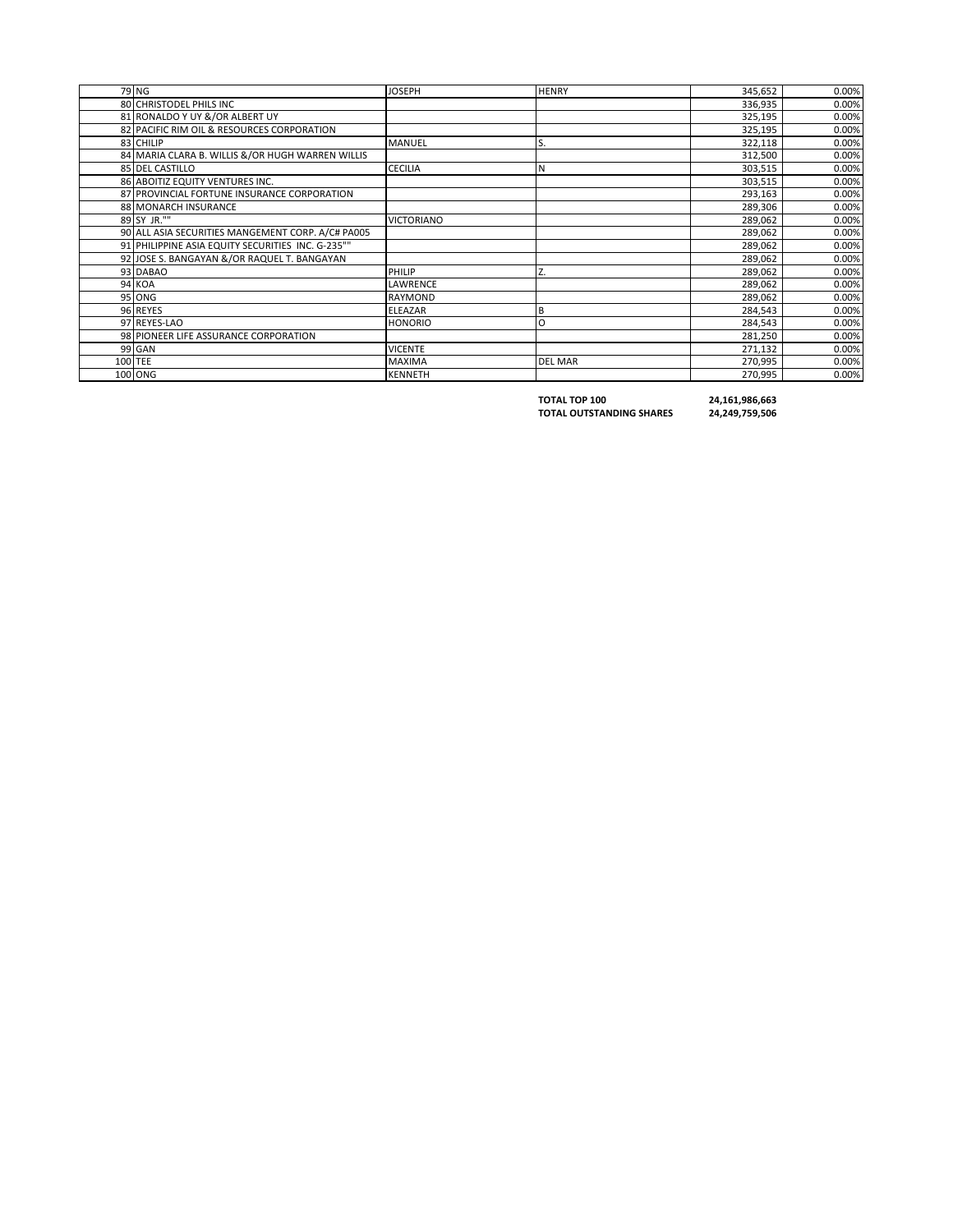### **OUTSTANDING BALANCES FOR A SPECIFIC COMPANY**

## Company Code - FLI000000000

Business Date: December 29, 2020

| <b>BPNAME</b>                                    | <b>HOLDINGS</b> |
|--------------------------------------------------|-----------------|
| UPCC SECURITIES CORP.                            | 5,466,266       |
| A & A SECURITIES, INC.                           | 9,723,950       |
| ABACUS SECURITIES CORPORATION                    | 124,697,533     |
| PHILSTOCKS FINANCIAL INC                         | 24,623,369      |
| A. T. DE CASTRO SECURITIES CORP.                 | 1,196,983       |
| ALL ASIA SECURITIES MANAGEMENT CORP.             | 630,660         |
| ALPHA SECURITIES CORP.                           | 2,385,287       |
| <b>BA SECURITIES, INC.</b>                       | 426,020         |
| <b>AP SECURITIES INCORPORATED</b>                | 21,733,098      |
| ANSALDO, GODINEZ & CO., INC.                     | 22,855,965      |
| AB CAPITAL SECURITIES, INC.                      | 27,553,973      |
| <b>SB EQUITIES, INC.</b>                         | 51,697,689      |
| ASIA PACIFIC CAPITAL EQUITIES & SECURITIES CORP. | 107,263         |
| ASIASEC EQUITIES, INC.                           | 7,815,973       |
| <b>ASTRA SECURITIES CORPORATION</b>              | 8,094,400       |
| CHINA BANK SECURITIES CORPORATION                | 208,151,595     |
| MACQUARIE CAPITAL SECURITIES (PHILIPPINES), INC. | 353,320         |
| BELSON SECURITIES, INC.                          | 5,421,542       |
| BENJAMIN CO CA & CO., INC.                       | 1,905,421       |
| B. H. CHUA SECURITIES CORPORATION                | 7,166,211       |
| JAKA SECURITIES CORP.                            | 812,816         |
| <b>BPI SECURITIES CORPORATION</b>                | 106,422,170     |
| CAMPOS, LANUZA & COMPANY, INC.                   | 2,653,800       |
| SINCERE SECURITIES CORPORATION                   | 1,057,382       |
| CENTURY SECURITIES CORPORATION                   | 2,998,029       |
| CTS GLOBAL EQUITY GROUP, INC.                    | 28,803,368      |
| TRITON SECURITIES CORP.                          | 5,921,634       |
| PHILEO ALLIED SECURITIES (PHILIPPINES), INC.     | 5,852           |
| <b>IGC SECURITIES INC.</b>                       | 11,560,720      |
| <b>CUALOPING SECURITIES CORPORATION</b>          | 490,305         |
| DBP-DAIWA CAPITAL MARKETS PHILPPINES, INC.       | 82,517          |
| DAVID GO SECURITIES CORP.                        | 24,261,471      |
| DIVERSIFIED SECURITIES, INC.                     | 451,761         |
| E. CHUA CHIACO SECURITIES, INC.                  | 20,075,750      |
| EQUITABLE SECURIITES (PHILS.) INC.               | 7,953           |
| <b>EAST WEST CAPITAL CORPORATION</b>             | 330,155         |
| EASTERN SECURITIES DEVELOPMENT CORPORATION       | 15,423,892      |
| EQUITIWORLD SECURITIES, INC.                     | 1,829,234       |
| EVERGREEN STOCK BROKERAGE & SEC., INC.           | 27,235,621      |
| FIRST ORIENT SECURITIES, INC.                    | 2,866,672       |
| FIRST INTEGRATED CAPITAL SECURITIES, INC.        | 205,000         |
| F. YAP SECURITIES, INC.                          | 26,951,229      |
| AURORA SECURITIES, INC.                          | 7,023,733       |
| GLOBALINKS SECURITIES & STOCKS, INC.             | 4,285,766       |
| JSG SECURITIES, INC.                             | 3,502,029       |
| GOLDSTAR SECURITIES, INC.                        | 10,715,775      |
| GUILD SECURITIES, INC.                           | 39,987,235      |
| HDI SECURITIES, INC.                             | 17,259,749      |
| H. E. BENNETT SECURITIES, INC.                   | 5,466,093       |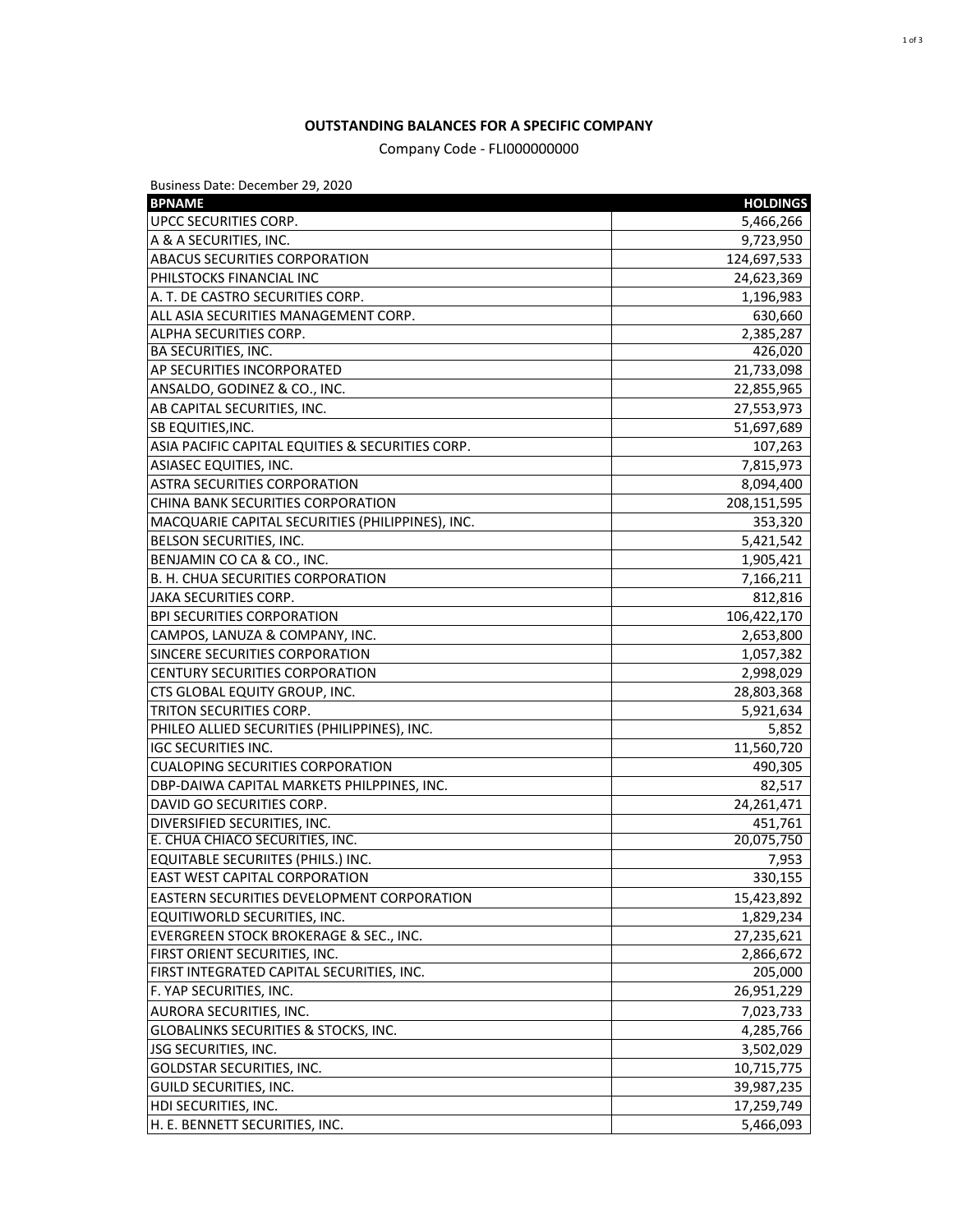| <b>BPNAME</b>                                              | <b>HOLDINGS</b>      |
|------------------------------------------------------------|----------------------|
| HK SECURITIES, INC.                                        | 843                  |
| I. ACKERMAN & CO., INC.                                    | 447,156              |
| I. B. GIMENEZ SECURITIES, INC.                             | 758,360              |
| INVESTORS SECURITIES, INC,                                 | 3,928,647            |
| IMPERIAL, DE GUZMAN, ABALOS & CO., INC.                    | 2,918,372            |
| INTRA-INVEST SECURITIES, INC.                              | 2,309,488            |
| ASIAN CAPITAL EQUITIES, INC.                               | 329,688              |
| J.M. BARCELON & CO., INC.                                  | 5,118,916            |
| VALUE QUEST SECURITIES CORPORATION                         | 41,463,000           |
| STRATEGIC EQUITIES CORP.                                   | 14,479,153           |
| LARRGO SECURITIES CO., INC.                                | 3,087,714            |
| LITONJUA SECURITIES, INC.                                  | 66,335               |
| LOPEZ, LOCSIN, LEDESMA & CO., INC.                         | 199,993              |
| LUCKY SECURITIES, INC.                                     | 4,420,433            |
| LUYS SECURITIES COMPANY, INC.                              | 979,566              |
| MANDARIN SECURITIES CORPORATION                            | 32,068,840           |
| COL Financial Group, Inc.                                  | 508,384,088          |
| DA MARKET SECURITIES, INC.                                 | 1,828,015            |
| MERCANTILE SECURITIES CORP.                                | 813,116              |
| MERIDIAN SECURITIES, INC.                                  | 14,726,817           |
| MDR SECURITIES, INC.                                       | 2,732,667            |
|                                                            |                      |
| <b>REGIS PARTNERS, INC.</b><br>MOUNT PEAK SECURITIES, INC. | 54,246,682<br>55,660 |
| NEW WORLD SECURITIES CO., INC.                             | 21,977,159           |
| OPTIMUM SECURITIES CORPORATION                             |                      |
|                                                            | 7,517,412            |
| <b>RCBC SECURITIES, INC.</b>                               | 5,907,617            |
| PAN ASIA SECURITIES CORP.                                  | 10,066,315           |
| PAPA SECURITIES CORPORATION                                | 55,596,866           |
| MAYBANK ATR KIM ENG SECURITIES, INC.                       | 314,556,578          |
| PLATINUM SECURITIES, INC.                                  | 19,213,000           |
| PNB SECURITIES, INC.                                       | 15,462,704           |
| PREMIUM SECURITIES, INC.                                   | 13,619,168           |
| PRYCE SECURITIES, INC.                                     | 492,180              |
| SALISBURY BKT SECURITIES CORPORATION                       | 1,037,192            |
| QUALITY INVESTMENTS & SECURITIES CORPORATION               | 61,981,535           |
| R & L INVESTMENTS, INC.                                    | 38,370               |
| ALAKOR SECURITIES CORPORATION                              | 79,218               |
| R. COYIUTO SECURITIES, INC.                                | 4,199,286            |
| REGINA CAPITAL DEVELOPMENT CORPORATION                     | 25,958,107           |
| R. NUBLA SECURITIES, INC.                                  | 71,138,696           |
| AAA SOUTHEAST EQUITIES, INCORPORATED                       | 6,547,201            |
| R. S. LIM & CO., INC.                                      | 7,431,456            |
| RTG & COMPANY, INC.                                        | 1,345,436            |
| S.J. ROXAS & CO., INC.                                     | 3,392,642            |
| SECURITIES SPECIALISTS, INC.                               | 4,276,444            |
| FIDELITY SECURITIES, INC.                                  | 542,745              |
| SUMMIT SECURITIES, INC.                                    | 17,886,398           |
| STANDARD SECURITIES CORPORATION                            | 29,856,055           |
| SUPREME STOCKBROKERS, INC                                  | 67,468               |
| TANSENGCO & CO., INC.                                      | 5,072,792            |
| THE FIRST RESOURCES MANAGEMENT & SECURITIES CORP.          | 1,041,439            |
| TOWER SECURITIES, INC.                                     | 63,731,673           |
| TRANS-ASIA SECURITIES, INC.                                | 10,839               |
| <b>APEX PHILIPPINES EQUITIES CORPORATION</b>               | 36,299               |
| TRENDLINE SECURITIES CORPORATION                           | 3,510                |